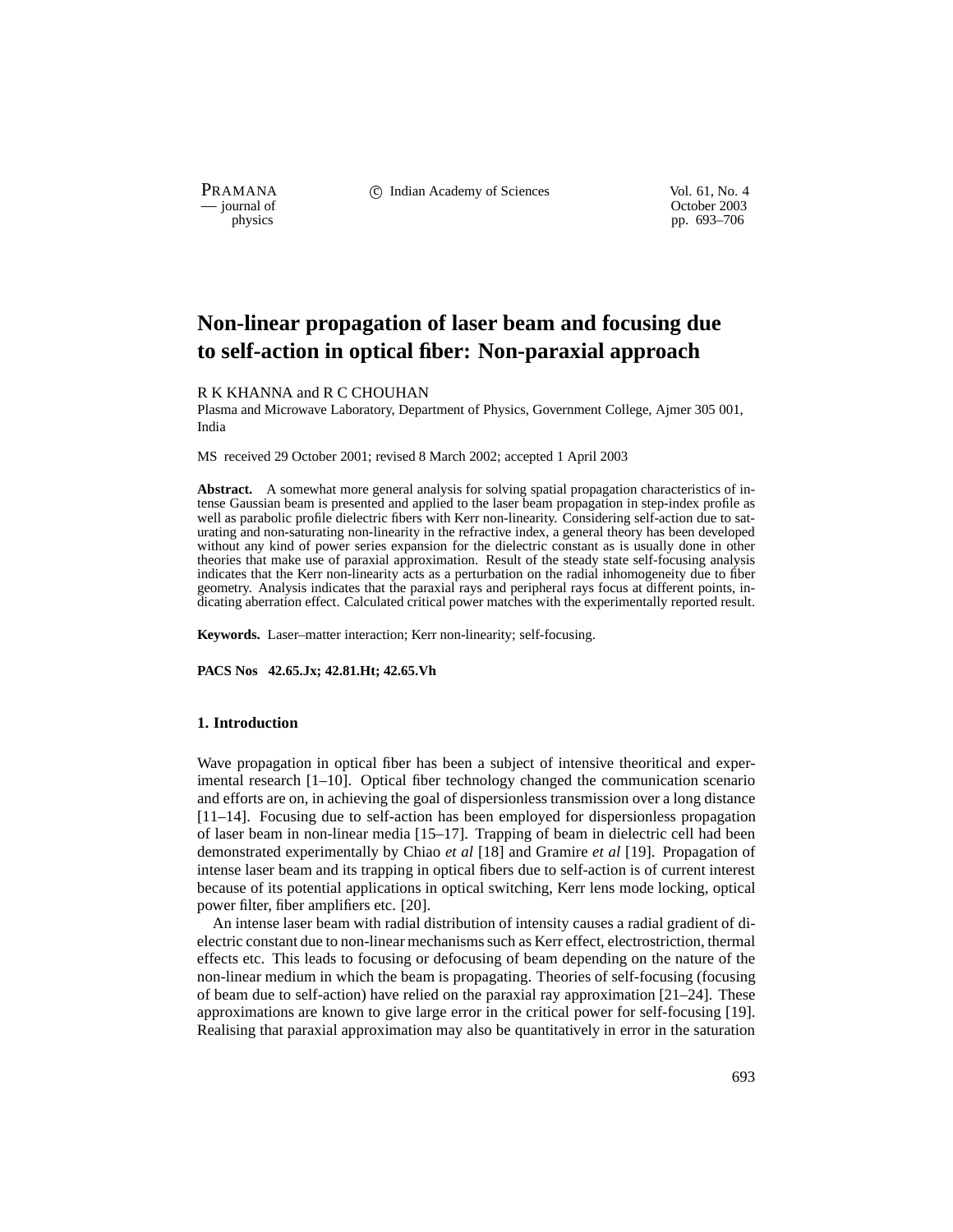region, some alternative methods for self-focusing and self-trapping of beam in plasma had been suggested and used by various workers [25–30].

The self-focusing problem of non-linear interaction of intense laser beam has been analysed considering the entire spatial characteristics of the laser beam, without any paraxial ray approximation and Taylor series expansion of dielectric constant. The effect of the Kerr non-linearity on fiber parameter and propagation characteristics of laser beam have been discussed. Results of the present analysis are compared with popular paraxial ray theories [24].

The paper is organized as follows: After the introduction in  $\S 1$ , the mathematical expression for effective dielectric constant has been presented in  $\S$ 2. Section 3 is devoted to the self-focusing equations considering non-saturating Kerr non-linearity. Second-order differential equations related to step-index as well as parabolic profile fiber have been obtained and presented in this section. In  $\S 4$  the condition for uniform waveguide propagation of laser beam in optical fiber is established and expression for critical power is also obtained. Numerical results of self-action effects are presented in  $\S$ 5. Details of results and related conclusions are presented in  $\S6$ .

# **2. Effective dielectric constant of optical fiber**

Consider a fiber of core size  $a_0$  with dielectric constant  $\varepsilon_{\rm CO}$  and cladding dielectric constant  $\varepsilon_{\text{CL}}$ . The dielectric constant distribution within the fiber in general can be expressed as [31]

$$
\varepsilon = \varepsilon_{\text{CO}}[1 - 2\Delta g(r)], \quad r \le a_0,
$$
  

$$
\varepsilon = \varepsilon_{\text{CO}}[1 - 2\Delta], \quad r > a_0.
$$
 (1)

Here  $\Delta = (\varepsilon_{\text{CO}} - \varepsilon_{\text{CL}})/2\varepsilon_{\text{CO}}$  is the relative dielectric constant difference and it is simply called 'delta parameter'. Radial profile function  $g(r)$  defines the variation of dielectric constant inside the core.

Due to practical importance, in the present analysis, we have considered step-index profile fibers for which  $g(r) = 0$  and parabolic index profile fibers for which  $g(r) = (r/a_0)^2$ . The effective dielectric constant of the optical fiber in the presence of laser beam [15] is written as

$$
\varepsilon_{\rm eff} = \varepsilon_{\rm L} + \varepsilon_{\rm NL} (\langle EE^* \rangle) \tag{2}
$$

where  $\varepsilon_L$  is the linear part of the dielectric constant and  $\varepsilon_{NL}$  the intensity dependent nonlinear part of the dielectric constant. Hence effective dielectric constant for step-index profile fiber [32] according to eqs (1) and (2) is written as

$$
\mathcal{E}_{\text{eff}} = \mathcal{E}_{\text{CO}} + \mathcal{E}_{\text{NL}} \langle EE^* \rangle, \quad r \le a_0,
$$
  

$$
\mathcal{E}_{\text{eff}} = \mathcal{E}_{\text{CO}} [1 - 2\Delta] + \mathcal{E}_{\text{NL}} \langle EE^* \rangle, \quad r > a_0,
$$
 (3)

and for the parabolic index profile fiber

$$
\mathcal{E}_{\text{eff}} = \mathcal{E}_{\text{CO}}[1 - 2\Delta(r/a_0)^2] + \mathcal{E}_{\text{NL}}\langle EE^*\rangle, \quad r \le a_0,
$$
  

$$
\mathcal{E}_{\text{eff}} = \mathcal{E}_{\text{CO}}[1 - 2\Delta] + \mathcal{E}_{\text{NL}}\langle EE^*\rangle, \quad r > a_0.
$$
 (4)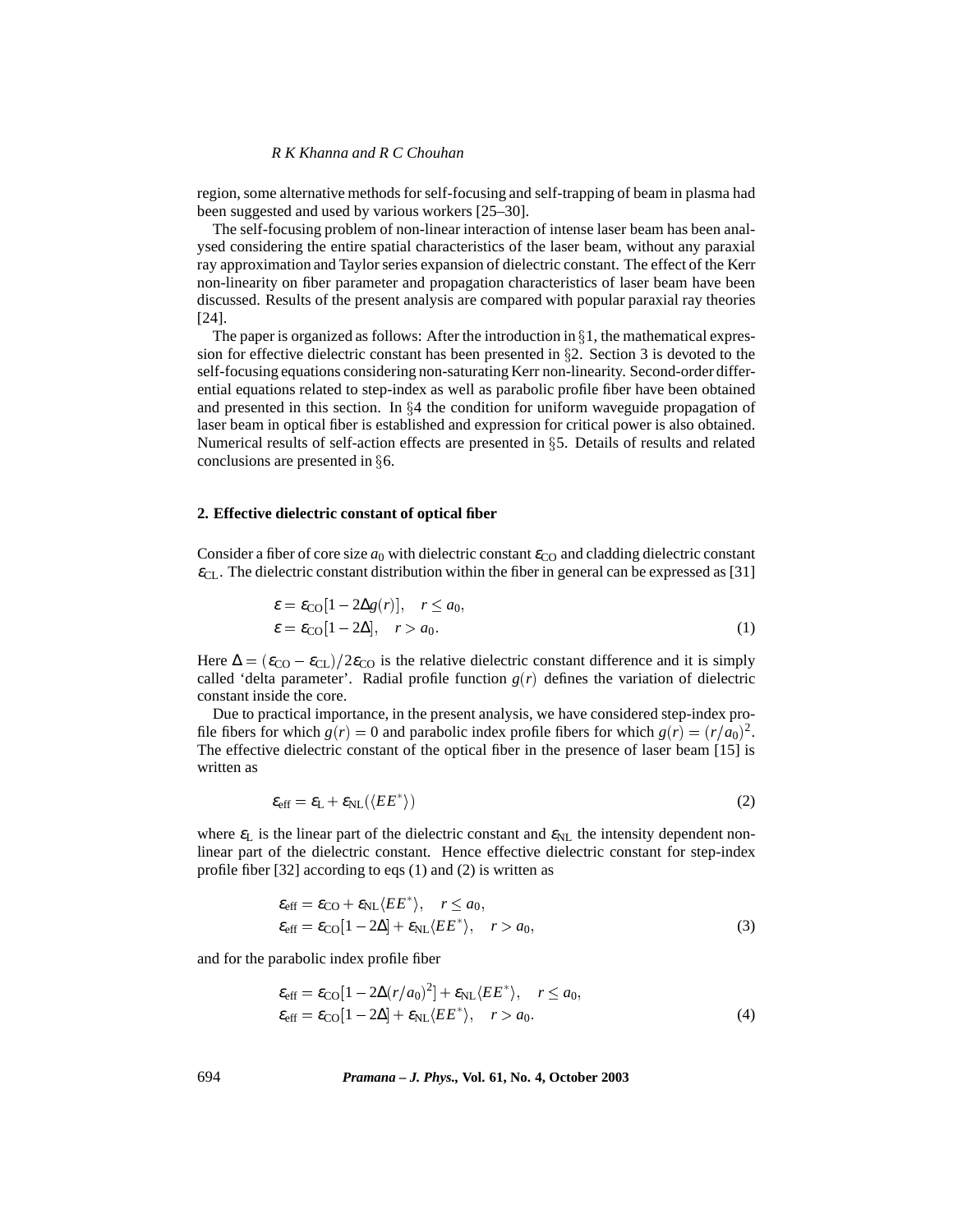*Non-linear propagation and focusing of laser beam*

# **3. Self-focusing equation**

It is well-known that up to second order in dispersion, the slowly varying electric field amplitude for a beam propagating in  $+z$  direction in the given fiber is given as [15]

$$
E(r, z, t) = A(r, z) \exp[i(kz - \omega t)], \qquad (5)
$$

where  $A(r, z)$  is the amplitude of electric field of the incident beam which is supposed to be cylindrically symmetrical. It satisfies the following differential equation:

$$
\frac{\partial^2 A}{\partial r^2} + \frac{1}{r} \frac{\partial A}{\partial r} + 2ik \frac{\partial A}{\partial z} + \frac{\partial^2 A}{\partial z^2} = k^2 A - \frac{\varepsilon_{\text{eff}} \omega^2}{c^2} A. \tag{6}
$$

This is a parabolic equation and is extensively used by various workers for propagation and radiation problems [24].

Let

$$
A(r,z) = A_0(r,z) \exp[-ikS(r,z)],\tag{7}
$$

where *S* is eikonal and  $A_0$  is the amplitude of the propagating beam in the non-linear medium. The mode propagating in a single mode fiber is the  $LP_{01}$  mode and the characteristics of the fiber can be derived from the model field distribution. The radial dependence of the model field distribution except for a few fibers of specific profiles, cannot be obtained by the analytical solution of wave equation [33–55]. Observations indicate that for all practical fibers the model field is maximum on the axis and decreases monotonically away from it. The variation of the model field is very nearly Gaussian [31]. Hence the amplitude of the propagating beam in the non-linear medium confined in the fiber is considered to be Gaussian and thus the intensity distribution is written as [30]:

$$
A_0^2(r,z) = \frac{E_0^2}{f^2(z)} \exp\left(\frac{-r^2}{r_0^2 f^2(z)}\right).
$$
 (8)

Substituting eqs (7) and (8) into eq. (6), one gets

$$
\frac{\mathrm{d}^2 f}{\mathrm{d}z^2} = \frac{2}{k^2 r_0^2 r^2 f} - \frac{1}{k^2 r_0^4 f^3} - \frac{f \varepsilon_{\text{NL}} \langle EE^* \rangle}{r^2 \varepsilon_{\text{L}}},\tag{9}
$$

where  $f(z)$  is the dimensionless beam width parameter of the beam in medium at axial distance *z*. It is a second-order differential equation of beam width parameter  $(f)$  and can be used to obtain entire spatial characteristics of the beam.

## 3.1 *Self-focusing equation for Kerr non-linearity*

The non-linearity is an important quantity which plays a major role in self-action phenomena. In the present analysis, only Kerr non-linearity has been considered and thus non-linear part of the dielectric constant can be written as [24]

$$
\varepsilon_{\rm NL} \langle EE^* \rangle = \varepsilon_{\rm S} \left[ 1 - \exp \left( -\frac{\varepsilon_2}{\varepsilon_{\rm S}} \right) |E|^2 \right], \tag{10}
$$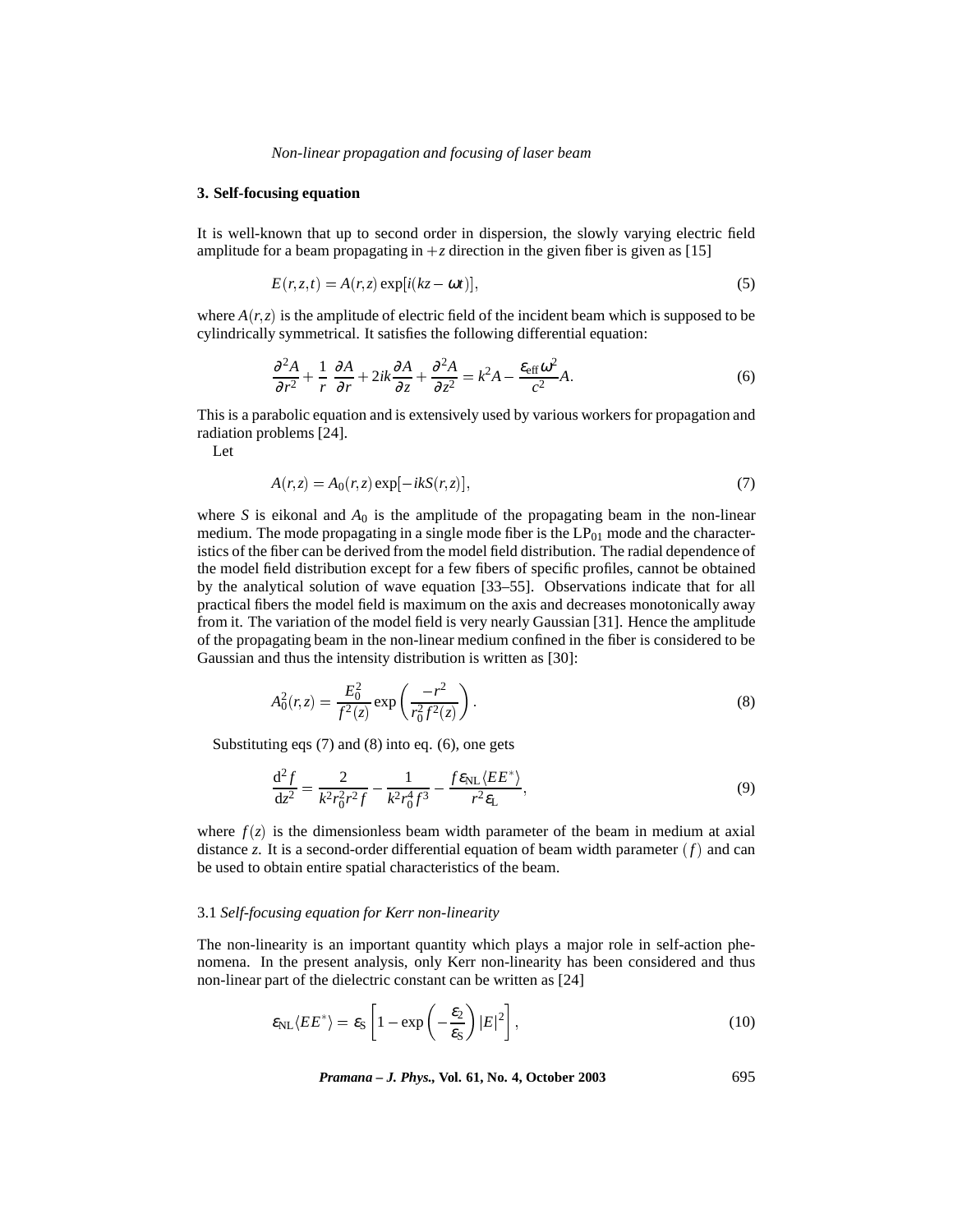where  $\varepsilon_2$  is the Kerr non-linear constant and  $\varepsilon_S$  the saturated value of the non-linear part of the dielectric constant of a given medium. The self-focusing equation for Kerr nonlinearity in optical fiber can be obtained by substituting the value of non-linear part of dielectric constant due to Kerr non-linearity (10) into the general self-focusing eq. (9). One obtains

$$
\frac{\mathrm{d}^2 f}{\mathrm{d}z^2} = \frac{(2r_0^2 f^2 - r^2)}{k^2 r_0^4 r^2 f^3} - \frac{f \varepsilon_S}{r^2 \varepsilon_{\rm CO}} \left[ 1 - \exp\left( -\frac{\varepsilon_2}{\varepsilon_S} |E|^2 \right) \right]. \tag{11}
$$

# 3.2 *Self-focusing equation for non-saturating non-linearity*

For non-saturating type non-linearity, the following condition must be fulfilled:

$$
\frac{\varepsilon_2}{\varepsilon_{\rm S}}|E|^2\ll 1,
$$

then eq. (10) is reduced to

$$
\varepsilon_{\rm NL}\langle EE^*\rangle = \varepsilon_2\langle EE^*\rangle. \tag{12}
$$

Under such a situation, the self-focusing equation for step-index profile fiber is obtained by substituting eqs  $(3)$  and  $(12)$  into eq.  $(11)$  as

$$
\frac{d^2 f}{dz^2} = \frac{(2r_0^2 f^2 - r^2)}{k^2 r_0^4 r^2 f^3} - \frac{\varepsilon_2 E_0^2}{2r^2 \varepsilon_0 f} \exp\left(\frac{-r^2}{r_0^2 f^2}\right).
$$
(13)

Similarly, in the case of parabolic index profile fiber for non-saturating non-linearity the self-focusing equation can be obtained by substituting eqs (4) and (12) into eq. (11) as

$$
\frac{d^2 f}{dz^2} = \frac{(2r_0^2 f^2 - r^2)}{k^2 r_0^4 r^2 f^3} - \frac{\varepsilon_2}{\varepsilon_{\text{CO}}} \left[ \frac{E_0^2}{2f r^2} \exp\left(-\frac{r^2}{r_0^2 f^2}\right) - \frac{2\Delta f \varepsilon_{\text{CO}}}{\varepsilon_2 a_0^2} \right].
$$
 (14)

## 3.3 *Self-focusing equation for saturating non-linearity*

For high intensity beam,

$$
\frac{\varepsilon_2}{\varepsilon_{\rm S}}|E|^2\gg 1
$$

and hence non-linear part of the dielectric as per eq. (10) is reduced to

$$
\varepsilon_{\rm NL}\langle EE^*\rangle = \varepsilon_{\rm S}.\tag{15}
$$

Here, non-linear dielectric constant term attains a saturating value which is independent of the intensity of laser beam.

For step-index profile fiber, self-focusing equation for saturating non-linearity is obtained by substituting eqs  $(3)$  and  $(15)$  into eq.  $(11)$  as

$$
\frac{\mathrm{d}^2 f}{\mathrm{d}z^2} = \frac{(2r_0^2 f^2 - r^2)}{k^2 r_0^4 r^2 f^3} - \frac{\varepsilon_S f}{\varepsilon_{\rm CO} r^2}.\tag{16}
$$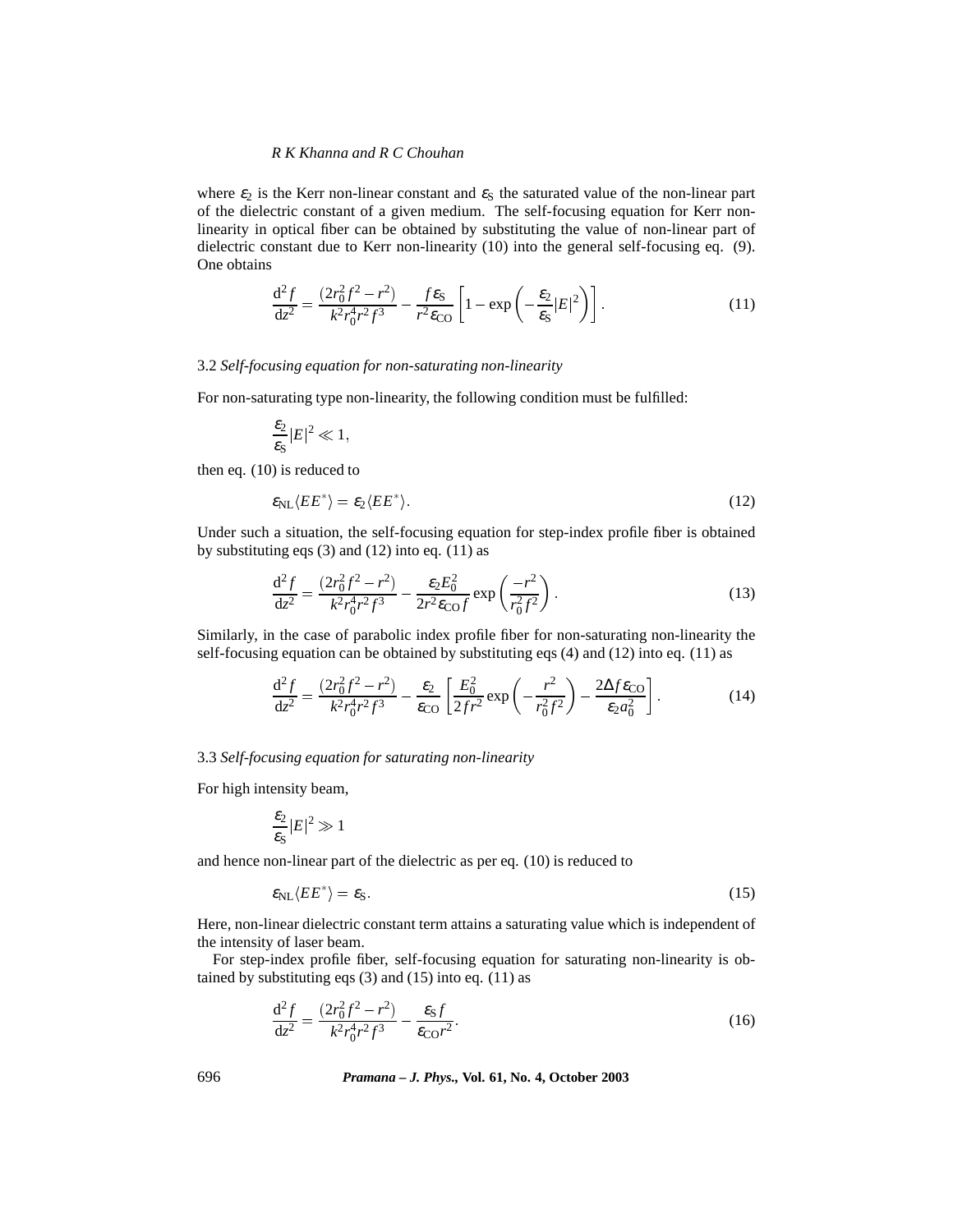Similarly, for parabolic profile fiber, self-focusing equation for saturating non-linearity is obtained by substituting eqs (4) and (15) into eq. (11) as

$$
\frac{\mathrm{d}^2 f}{\mathrm{d}z^2} = \frac{(2r_0^2 f^2 - r^2)}{k^2 r_0^4 r^2 f^3} - \frac{\varepsilon_S}{\varepsilon_{\rm CO}} \left[ \frac{f}{r^2} - \frac{2\Delta f \varepsilon_{\rm CO}}{\varepsilon_S a_0^2} \right].
$$
\n(17)

# **4. Uniform waveguide propagation**

The condition under which the beam can produce its own waveguide and propagate without spreading, is known as uniform waveguide propagation mode [18]. Such self-trapping in fiber (waveguide mode) is possible, when refraction terms are exactly balanced with diffraction terms in the self-focusing equation. To obtain the self-trapping condition one can use the general expression (11) for non-linearity [21]. Under this condition two terms on the RHS of eq. (11) cancel and thus  $d^2 f/dz^2 = 0$  and  $d f/dz$  will remain zero for all values of *z*. If at  $z = 0$ ,  $df/dz = 0$ , i.e., incident beam at  $z = 0$  have a plane wavefront, then the above condition imply that  $f = 1$  for all the values of *z*. This leads to uniform waveguide motion. Substituting  $r = \rho f$ , for different transverse distance ( $\rho$ ) in eq. (11), we get the following relation for uniform waveguide propagation:

$$
\frac{(2r_0^2 - \rho^2)}{k^2 r_0^4 \rho^2} - \left[ \frac{\varepsilon_S}{\varepsilon_{\rm CO}} \left\{ \frac{1}{\rho^2} \left\{ 1 - \exp\left( -\alpha E_0^2 \exp\left( \frac{-\rho^2}{r^2} \right) \right) \right\} \right\} \right] = 0, \qquad (18)
$$

$$
\frac{(2r_0^2 - \rho^2)}{k^2 r_0^4 \rho^2} = \frac{\varepsilon_S}{\varepsilon_{\rm CO} \rho^2} \left\{ 1 - \exp\left(-\alpha E_0^2 \exp\left(\frac{-\rho^2}{r_0^2}\right)\right) \right\}.
$$
 (19)

But

$$
k = \frac{\omega \sqrt{\varepsilon_{\rm CO}}}{c}.
$$

Hence the normalised self-trapped radius is written as

$$
\left(\frac{\omega r_0}{c}\right) = \left[\frac{\varepsilon_S r_0^2 \left\{1 - \exp\left(-\alpha E_0^2 \exp\left(\frac{-\rho^2}{r_0^2}\right)\right)\right\}}{(2r_0^2 - \rho^2)}\right]^{-1/2}.\tag{20}
$$

#### 4.1 *Critical power*

The critical power is the power of incident beam for which the beam propagates uniformly without convergence or divergence [19]. The critical angle for total internal reflection  $\theta_c$ according to Snell's law, is written as [24]

$$
\cos \theta_{\rm c} = \frac{n_0}{n_0 + n_2 E^2}.\tag{21}
$$

Here,  $n_0$  and  $n_2$  are linear and non-linear part of the refractive index of the core of optical fiber, i.e., of the medium.

*Pramana – J. Phys.,* **Vol. 61, No. 4, October 2003** 697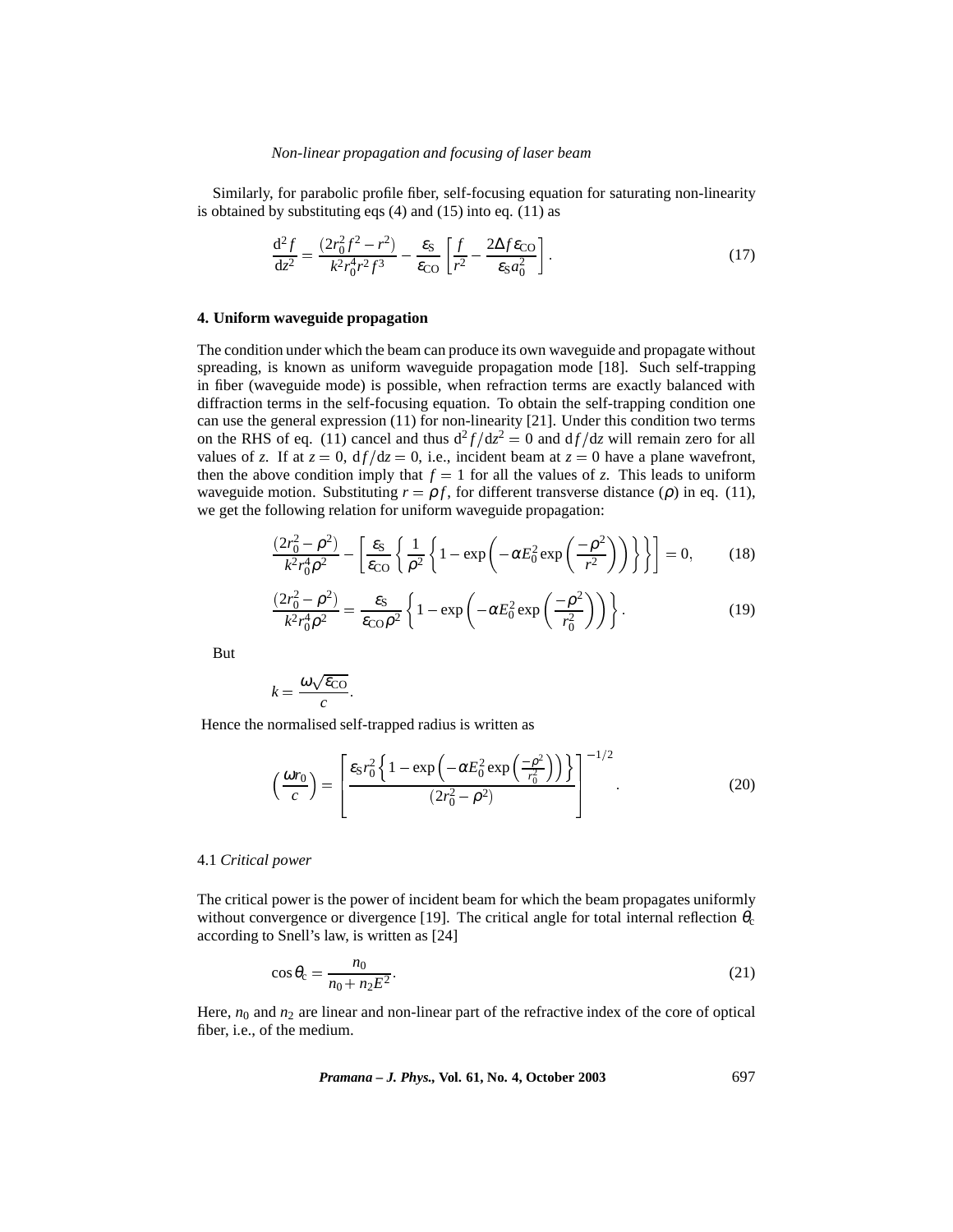$$
\theta_{\rm c}^2 = \frac{n_2 E^2}{n_0}.\tag{22}
$$

As per the Fraunhoffer diffraction, rays carrying large fraction of power is given by the angle [24]

$$
\theta_{\rm d} = \frac{1.22\lambda}{4r_0 n_0}.\tag{23}
$$

For the critical condition, i.e., without convergence and divergence of the beam one has

$$
\theta_{\rm c} = \theta_{\rm d} \tag{24}
$$

and using eqs (21) and (23) one can write

$$
\frac{n_2 E^2}{n_0} = \left(\frac{1.22\lambda}{4r_0 n_0}\right)^2.
$$
 (25)

But intensity distribution at  $z = 0$  is in Gaussian form for which the value of  $E^2$  is given as

$$
E^2 = E_0^2 \exp(-r^2/r_0^2).
$$

The critical value of the electric field is written as

$$
E_{0CR}^2 = \frac{c(1.22)^2 \lambda^2}{16r_0^2 n_2 n_0} \exp\left(\frac{r^2}{r_0^2}\right).
$$
 (26)

Thus the critical power of the beam for the electric field  $E_{0CR}$  is given as

$$
P_{\rm CR} = \frac{c}{128} \frac{(1.22)^2 \lambda^2}{n_2} \exp\left(\frac{r^2}{r_0^2}\right).
$$
 (27)

#### **5. Numerical result**

The present non-paraxial analysis of the laser beam propagation through the optical fiber provides many important results which are presented in this section. The value of the effective dielectric constant of the fiber  $(\varepsilon_{\text{eff}})$  for different values of the incident beam intensity parameter  $(\alpha E_0^2)$  has been calculated using eq. (10) and plotted in figure 1. For comparison, effective dielectric constant of the medium has also been computed for paraxial ray approximation using

$$
\varepsilon_{\rm eff} = \varepsilon_{\rm CO} + \varepsilon_{\rm S} [1 - \exp(-\alpha E_0^2)] \tag{28}
$$

and plotted in figure 1. The curves show that the effective dielectric constant increases sharply with incident beam intensity in low intensity region and attains a saturated value for higher intensities. Beam intensity for the saturation of dielectric constant is found to be higher than paraxial case.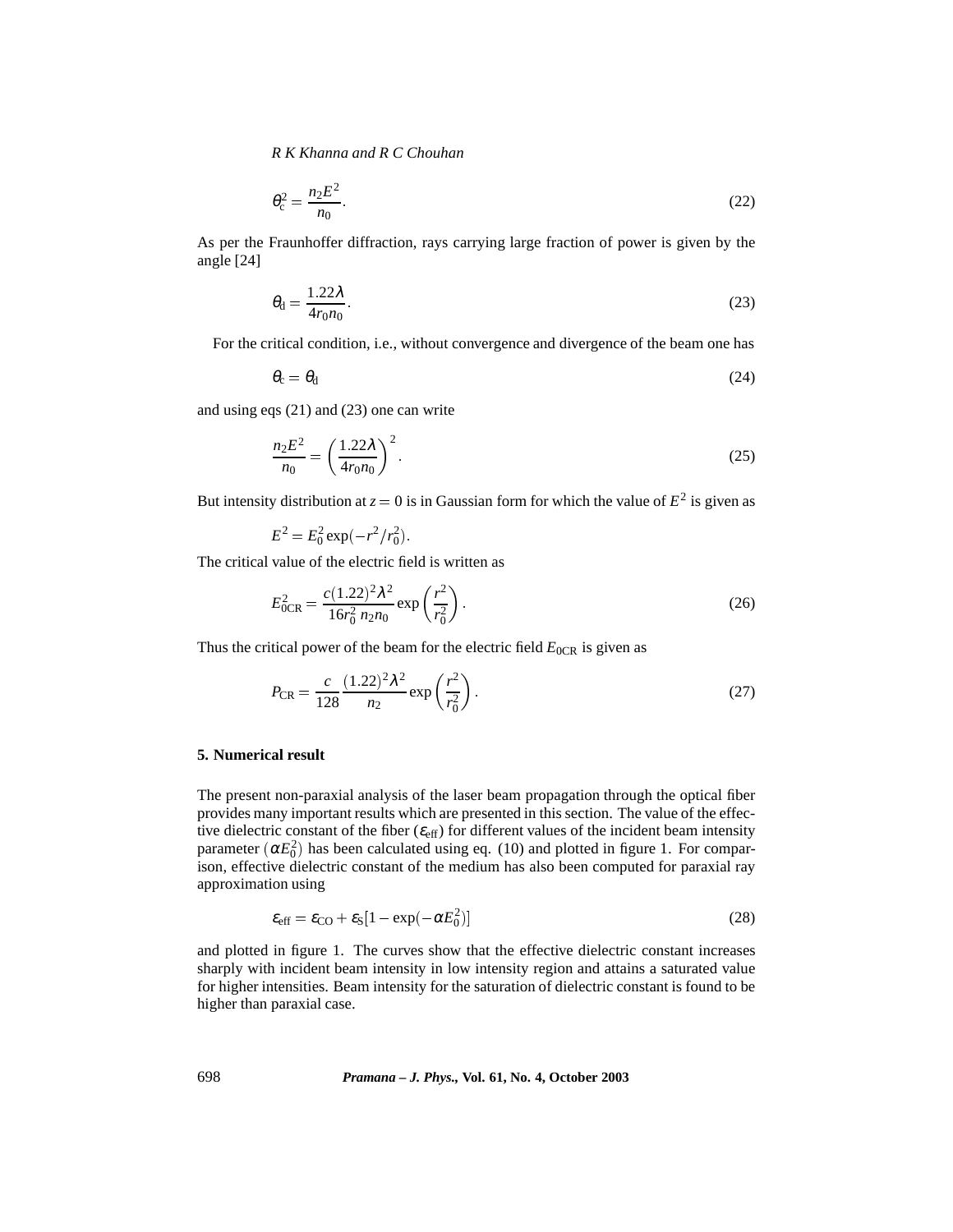*Non-linear propagation and focusing of laser beam*



**Figure 1.** Variation of the effective dielectric constant  $(\varepsilon)$  with the electric field intensity parameter  $(\alpha E_0^2)$  for Kerr non-linearity. Curve A denotes the present analysis and Curve B the paraxial ray approximation method. Here  $\varepsilon_{\text{CO}} = 2.25$ ,  $\varepsilon_{\text{S}} = 0.73$ ,  $r_0 = 25 \mu m$  and  $a_0 = 25 \mu m$ .

It is difficult to solve the non-linear equations  $((13)–(17))$  analytically. Runge–Kutta method and numerical techniques are used to solve these equations. For different parameters the following values have been used for the analysis:  $\varepsilon_{\text{CO}} = 2.25$ ,  $\varepsilon_2 = 9 * 10^{-22}$  CGS units,  $\varepsilon_s = 0.01125$ ,  $\Delta = 0.001$ ,  $a_0 = 25 \mu$ m and  $r_0 = 25 \mu$ m.

For non-saturating type of non-linearity, the variation of self-focusing beamwidth parameter  $(f)$  in the case of step-index profile fiber has been plotted with axial distance  $(z)$  for different transverse coordinates  $(\rho)$ , in figure 2. The curves demonstrate that focusing parameter  $(f)$  first decreases and then increases sharply for different radial coordinates  $(\rho)$ .

In figure 3, the self-focusing parameter  $(f)$  obtained from the numerical solution of eq. (14) is plotted for parabolic profile fiber considering non-saturating non-linearity. It appears that the peripheral rays focused at a finite value of axial distance  $(z)$  but paraxial rays with  $\rho < 10 \mu m$  (small value of  $\rho$ ) diverge, before a sharp focus is achieved.

Many a time, the non-linear part of the dielectric constant shows saturating tendency for intense laser beam. In the present analysis such type of cases has also been considered. The variation of focusing parameter  $(f)$  with  $\zeta$  in step-index as well as parabolic profile fiber had been calculated for saturating type non-linearity using eqs (16) and (17) and results are plotted in figure 4. For both type of fibers, these curves demonstrate that the beamwidth parameter  $(f)$  oscillates between well-defined values as it propagates. Results indicate that emerging beam from different spatial positions  $(\rho)$  focuses at different points on the axis, i.e., focal length is found to be different for different values of  $\rho$ . For comparison, the focal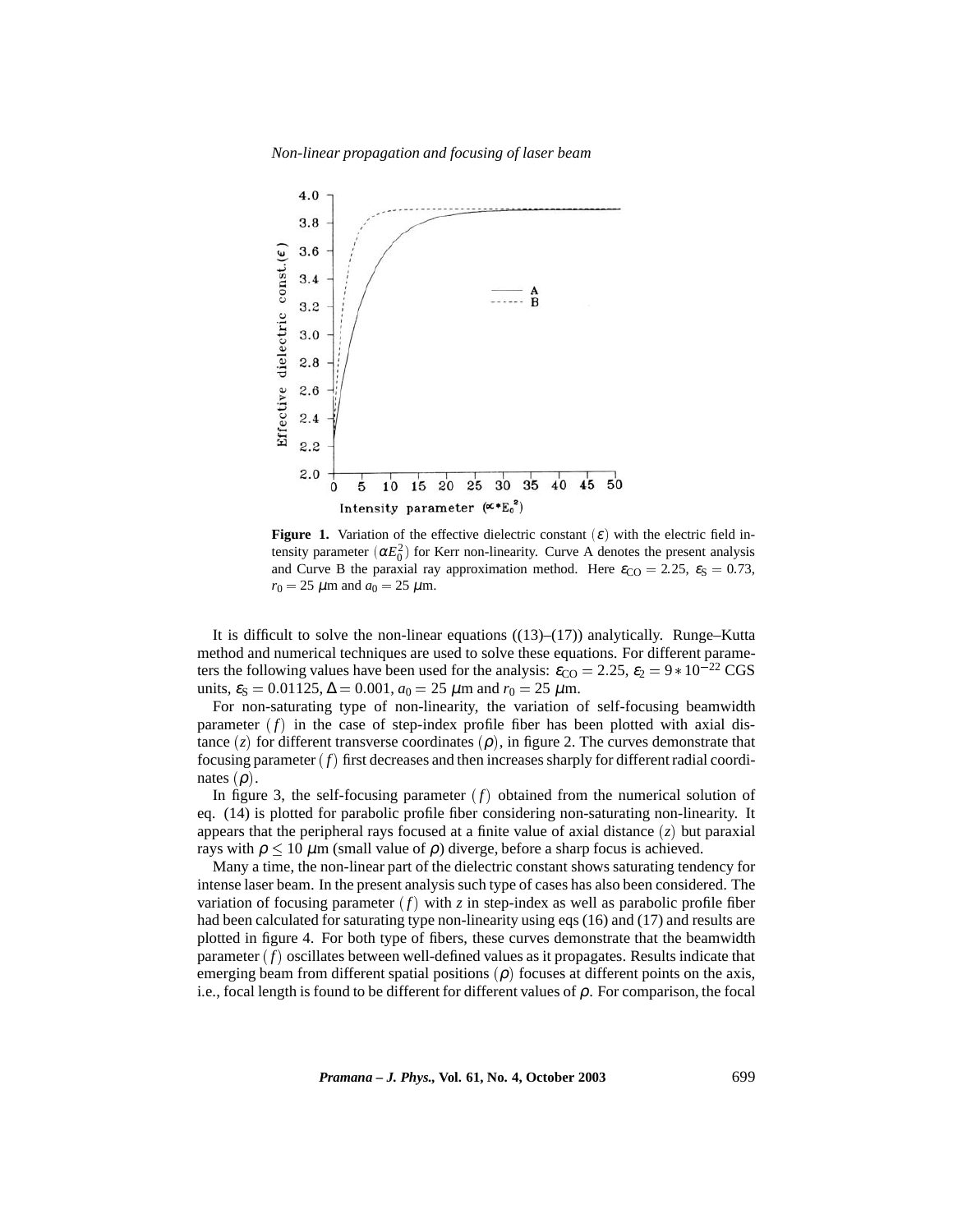*R K Khanna and R C Chouhan*



**Figure 2.** Axial dependence of the beam width focusing parameter  $(f)$  on axial distance  $(z)$  for different values of initial transverse distance  $(\rho)$ , for step-index fiber in the case of non-saturating non-linearity. Here  $\varepsilon_{\text{CO}} = 2.25$ ,  $\varepsilon_{\text{NL}} = 9 * 10^{-22}$ ,  $E_0 = 1 * 10^{10}$ ,  $\varepsilon_{\rm S} = 0.01125$ ,  $\lambda = 1.55$   $\mu$ m,  $\Delta = 0.001$ ,  $r_0 = 25$   $\mu$ m and  $a_0 = 25$   $\mu$ m.



**Figure 3.** Variation of beam width parameter  $(f)$  with axial distance  $(z)$  for different values of transverse distance  $(\rho)$  for parabolic profile fiber corresponding to non-saturating non-linearity. Here  $\varepsilon_{\text{CO}} = 2.25$ ,  $\varepsilon_{\text{S}} = 0.01125$ ,  $\varepsilon_{\text{NL}} = 9 * 10^{-22}$ ,  $\lambda = 1.55 \ \mu \text{m}, E_0 = 1 * 10^{10}, \Delta = 0.001, r_0 = 25 \ \mu \text{m}$  and  $a_0 = 25 \ \mu \text{m}$ .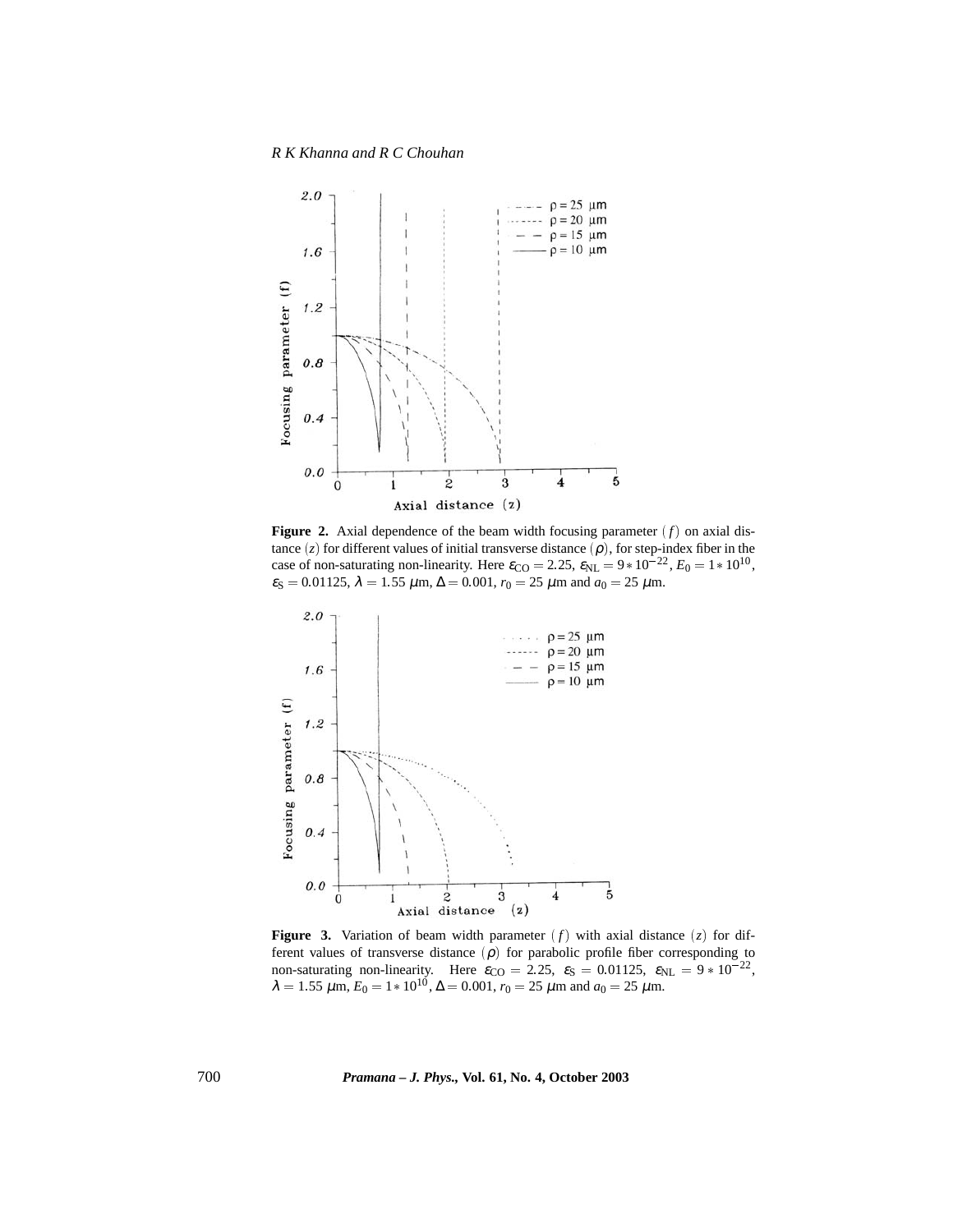# *Non-linear propagation and focusing of laser beam*

**Table 1.** Minimum value of beam width parameter  $(f_{\text{min}})$ and corresponding axial distance  $(z_{\text{min}})$  for the step-index and parabolic profile fibers for saturating Kerr non-linearity. Here for both the fibers  $\varepsilon_{\text{CO}} = 2.25$ ,  $\varepsilon_2 = 9 * 10^{-22}$ ,  $\varepsilon_{\text{S}} = 0.0112$  and  $r_0 = 25 \mu m$ .

| Transverse<br>distance $(\rho)$<br>$(\mu m)$ | Step-index fiber             |               | Parabolic fiber              |               |
|----------------------------------------------|------------------------------|---------------|------------------------------|---------------|
|                                              | $f_{\rm min} \times 10^{-2}$ | $z_{\rm min}$ | $f_{\rm min} \times 10^{-2}$ | $z_{\rm min}$ |
| 25                                           | 3.61                         | 4.47          | 3.75                         | 5.36          |
| 20                                           | 4.34                         | 3.58          | 4.44                         | 3.99          |
| 15                                           | 4.84                         | 2.69          | 4.91                         | 2.85          |
| 10                                           | 5.21                         | 1.79          | 5.22                         | 1.84          |



**Figure 4.** Oscillatory behaviour of the focusing parameter  $(f)$  with the axial distance  $(z)$  for saturating Kerr non-linearity. Curve A denotes the step-index profile fiber and Curve B the parabolic profile fiber. Here  $\varepsilon_{\text{CO}} = 2.25$ ,  $\varepsilon_{\text{S}} = 0.01125$ ,  $\varepsilon_{\text{NL}} = 9 * 10^{-22}$ ,  $\lambda = 1.55 \ \mu \text{m}$ ,  $E_0 = 1 * 10^{10}$  and  $a_0 = 25 \ \mu \text{m}$ .

length and minimum value of *f* (i.e. *f*min) at the focus for step-index and parabolic profile fibers are tabulated in table 1. The results in figures 5 and 6 as well as in table 1 show that for a given initial transverse coordinate of the beam, the focal length as well as minimum value of focusing parameter  $(f_{min})$  have higher values for parabolic fiber compared to the step-index profile fiber.

The self-trapping of the beam is an important phenomenon of the self-action. This process leads to a uniform waveguide propagation of the beam in the fiber. For non-paraxial analysis, normalised self-trapped radius for different intensities have been obtained using eq. (20). The value of self-trapped radius has also been calculated for paraxial ray approximation [24], using the following equation: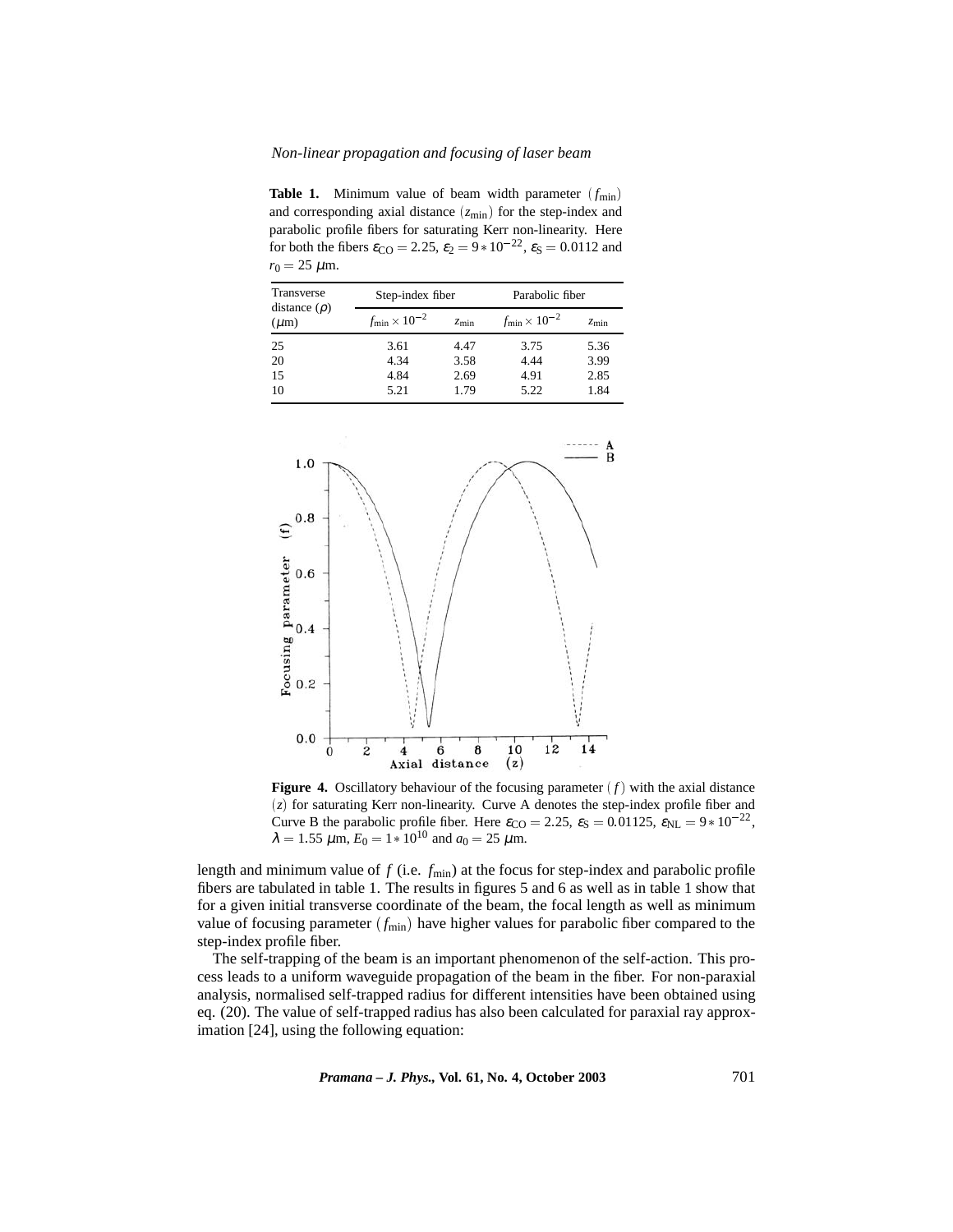*R K Khanna and R C Chouhan*



**Figure 5.** Variation of beam width parameter  $(f)$  with the axial distance  $(z)$  for the saturating Kerr non-linearity in the case of step-index profile propagation. Here  $\varepsilon_{\text{CO}} = 2.25, \, \varepsilon_{\text{S}} = 0.01125, \, \varepsilon_{\text{NL}} = 9 * 10^{-22}, \, E_0 = 1 * 10^{10}, \, \lambda = 1.55 \, \mu \text{m}, \, \Delta = 0.001,$  $r_0 = 25 \mu m$  and  $a_0 = 25 \mu m$ .



**Figure 6.** Plot of beam width parameter  $(f)$  with axial distance  $(z)$  for the saturating Kerr non-linearity in the case of parabolic fiber for different values of transverse distance ( $\rho$ ) from the axis of fiber.  $\varepsilon_S = 0.01125$ ,  $E_0 = 1 * 10^{10}$ ,  $\lambda = 1.55 \mu \text{m}$ ,  $\Delta = 0.001$ ,  $r_0 = 25 \mu m$  and  $a_0 = 25 \mu m$ .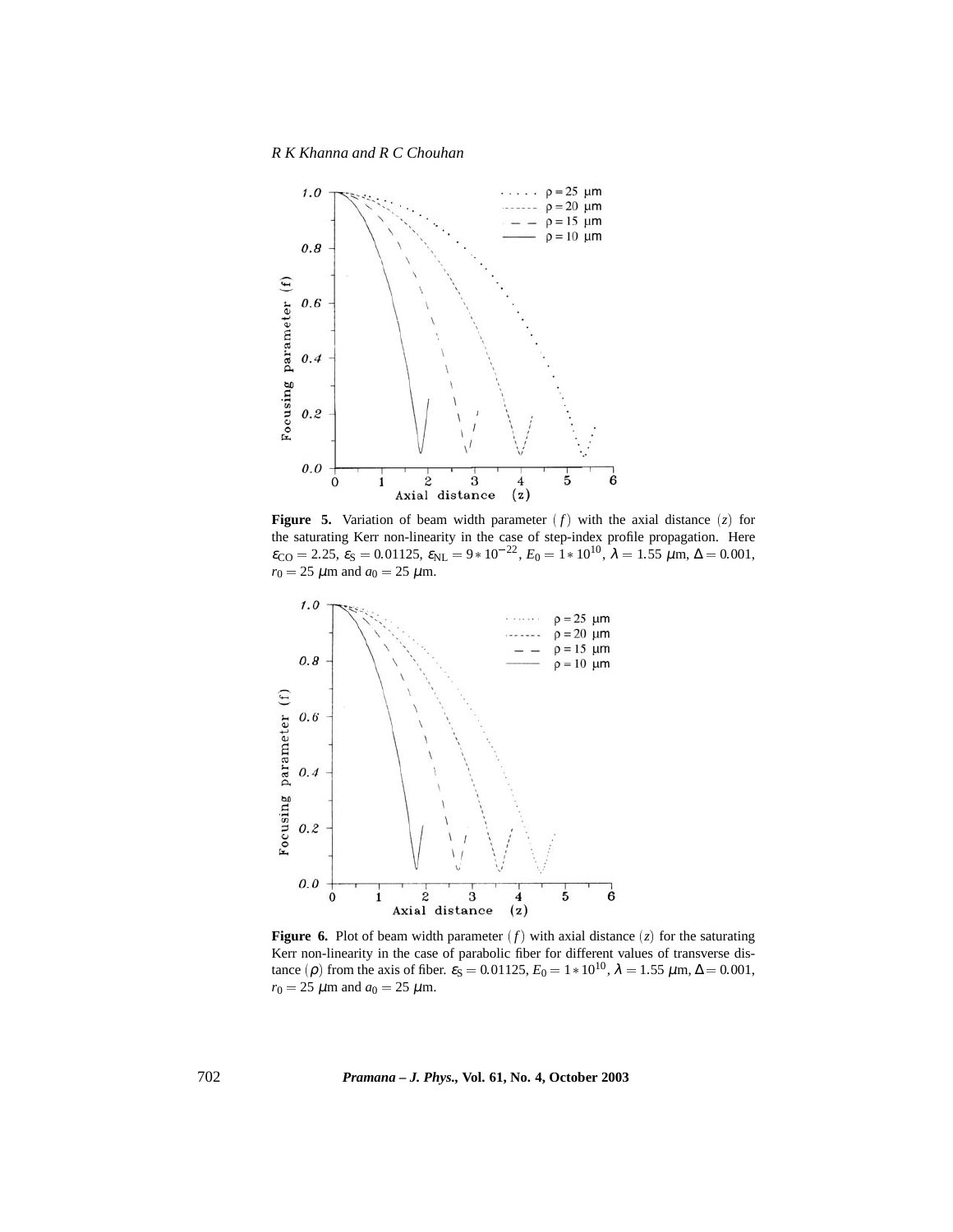*Non-linear propagation and focusing of laser beam*



**Figure 7.** Normalised self-trapped radius of beam  $(\omega r_0/C)$  dependence on beam intensity parameter  $(E_0^2)$ . Curve A for the present non-paraxial analysis and curve B for the paraxial ray approximation. Here  $\varepsilon_{\text{CO}} = 2.25$ ,  $\varepsilon_{\text{NL}} = 9 * 10^{-22}$ ,  $\lambda = 1.55 \ \mu \text{m}$  and  $r_0 = 25 \mu m$ .

$$
\left(\frac{\omega r_0}{c}\right) = \left[\frac{\varepsilon_2 E_0^2}{2(1 + (\varepsilon_2 E_0^2 / 2\varepsilon_S))}\right]^{-1/2}.\tag{29}
$$

Numerical results are plotted in figure 7. Considering the entire spatial part of the beam, the critical power of the beam has been calculated by eq. (27).

For paraxial approximation using Sodha *et al* [24] equations, again critical power is calculated. For calculating the critical power, same values of parameters used by Chiao *et al* [18] in their experiments are used for both type of calculations.

The value of critical power calculated by the present non-paraxial analysis as well as paraxial results are given in table 2.

# **6. Discussion**

In the present analysis, the exact numerical solution of the second-order differential equation for beamwidth parameter has been obtained without approximations which are usually adopted in the popular paraxial ray theories  $[21–24]$ . For these reasons, present analysis is expected to provide better results for the beam as well as medium characteristics.

Optical fiber filled with dielectric medium which follows Kerr non-linear behaviour has been considered in the present study. At high intensity region, strong electric field associated with propagating beam tends to orient the anisotropic molecules of Kerr non-linear medium, owing to interaction with induced dipoles. The non-linear part of the dielectric constant in the case of some dielectric materials follows saturating behaviour as suggested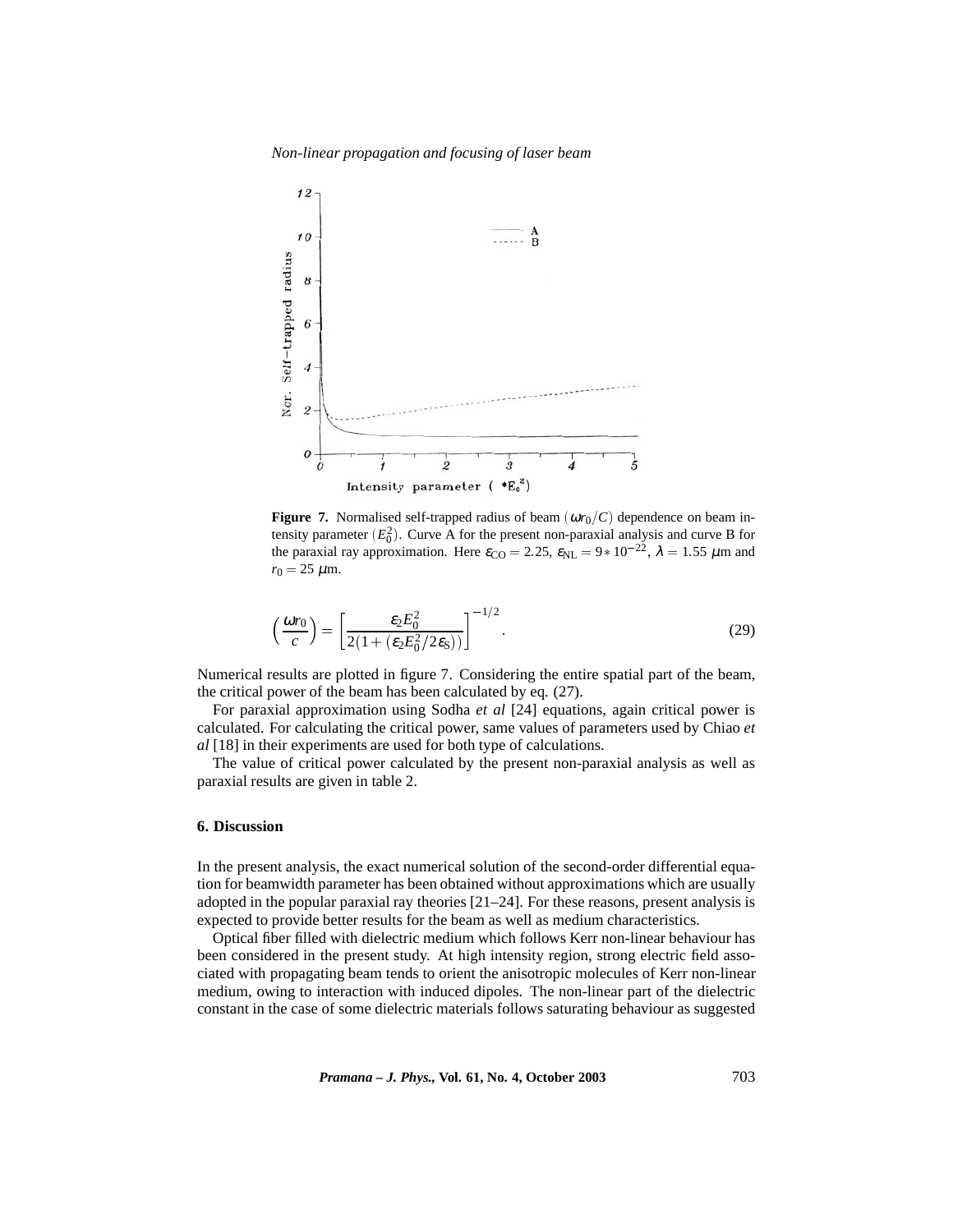**Table 2.** Calculated value of critical power  $(P_{CR})$  for stepindex type optical fiber filled with Kerr medium at different values of radial distance  $(\rho)$  from the present non-paraxial analysis and its ratio to the value obtained by paraxial ray approximation. Here  $P_{CR\ (paraxial)}^* = 9.34 \text{ kW.}$ 

| Radial distance<br>$(\rho)$ ( $\mu$ m) | $P_{CR}$ (kW)<br>(non-paraxial) | Critical power ratio<br>$P_{CR}/P_{CR}$ (paraxial) |
|----------------------------------------|---------------------------------|----------------------------------------------------|
| 0.01                                   | 9.34                            |                                                    |
| 5                                      | 9.72                            | 1.04                                               |
| 10                                     | 10.96                           | 1.17                                               |
| 15                                     | 13.39                           | 1.43                                               |
| 20                                     | 17.71                           | 1.89                                               |
| 25                                     | 25.39                           | 2.71                                               |

- Using ref. [24].

by Konar *et al* [36]. Results of the present analysis indicate that the effective dielectric constant attains saturation for higher values of the incident beam intensity, i.e., about four times higher (see figure 1) as compared to paraxial theory result. It is because the entire cross-section is considered in the present case in place of only near-axis part as used in the paraxial ray approximation.

As shown in figure 2, for step-index fiber, beamwidth focusing parameter  $(f)$  shows nonoscillatory behaviour with axial distance  $(z)$  in the case of non-saturating-type Kerr nonlinearity. For incident beam power higher than the critical value, initially the beam start converging but after an appreciable propagation in the fiber, the influence of the diffraction divergence dominate the converging effect due to non-linearity and beam start diverging much before the sharp focus is reached. In the case of parabolic fiber, the results are quite different from that for step-index fiber. This difference can easily be attributed to the geometry effect of the fiber. Here effect due to geometry of the fiber also superimpose on the non-linear effect which contribute to self-action focusing. In the case of non-saturating non-linearity (results in figure 3) for larger part of incident beam (i.e.  $\rho > 15 \mu m$ ) indicates, that converging effects are stronger as compared to step-index fiber, as reflected in the lower value of  $f_{\text{min}}$ . For paraxial region, i.e.,  $ρ \leq 10 μm$  beam aperture after attaining certain minimum value, sharply diverges due to the domination of diffraction effect over the focusing non-linear as well as geometric effect (see figure 3).

The observed oscillatory behaviour for the focusing parameter  $(f)$  with propagation distance  $(z)$  (see figure 4) in the case of saturating-type Kerr non-linearity may be correlated to the beam intensity independent value attained by non-linearity. As beam propagates in the medium it converges and due to this beam intensity increases. Non-linear effect continuously increases till beam intensity attains the value which causes saturation in nonlinearity. After this converging effect related to non-linearity ceased to increase, diffraction term starts dominating. The competition between the diffraction and refraction effects yields oscillatory behaviour. This type of oscillatory behaviour is observed both for step index and parabolic profile fibers with saturating non-linearity (figure 4) and such a type of medium acts as an oscillatory waveguide. An analysis of self-focusing of elliptic Gaussian laser beam in saturable non-linear medium by Konar and Sengupta [36] also indicates oscillatory behaviour but pattern is somewhat different from that predicted by the present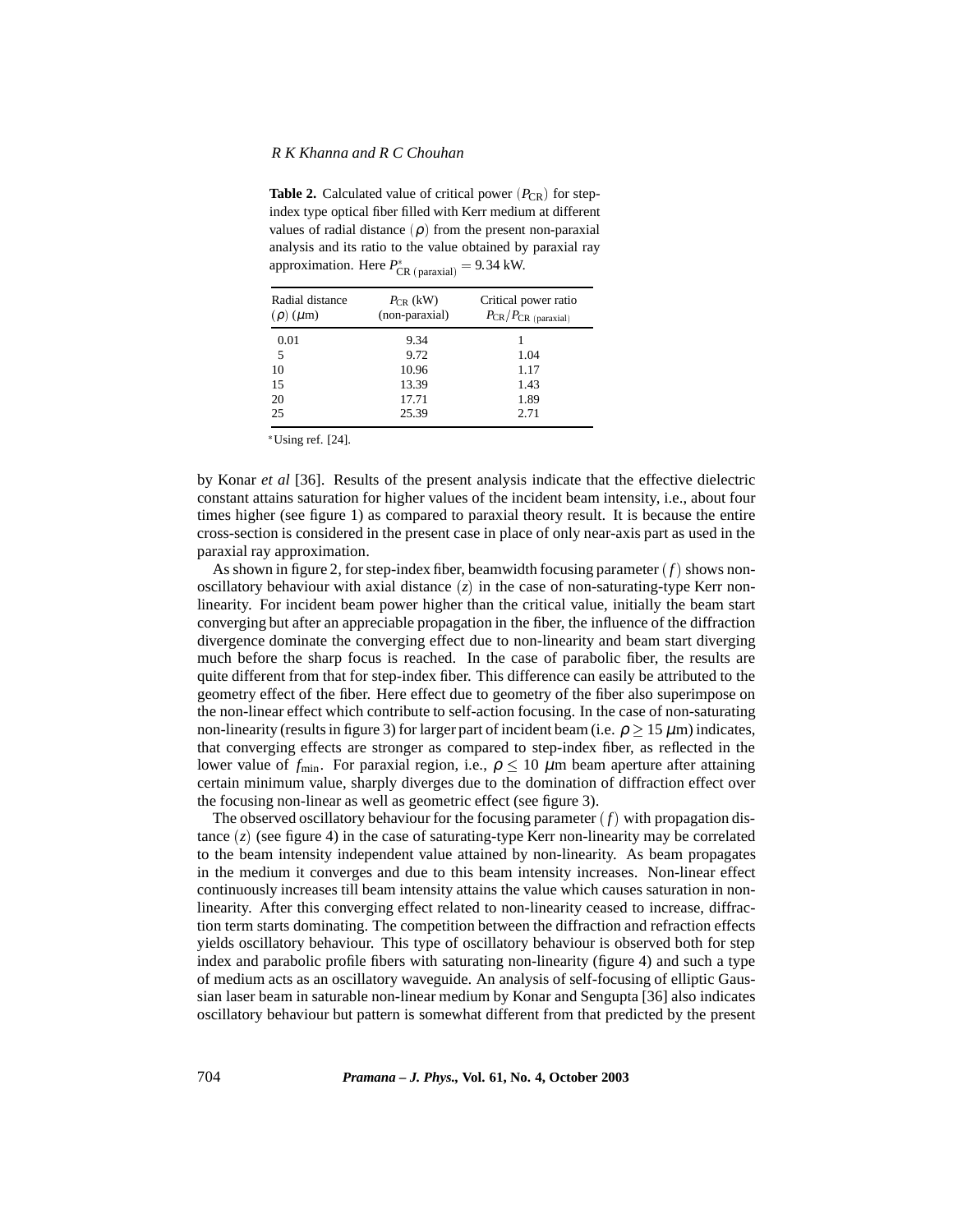#### *Non-linear propagation and focusing of laser beam*

study. This difference may be because the present analysis is for cylindrically Gaussian beam while they deal with elliptical Gaussian form in optical fiber.

Strong aberration effects are observed for both type of fibers under study. For the nearaxis parts of the beam, paraxial analysis indicates only one focal point [24]. But the result of the present analysis which consider the entire spatial part of the beam shows that far-axis beam focuses at a later point (i.e. large focal length) as compared to near-axis beam. In the case of parabolic fiber (figure 6), aberration effects are more prominent as compared to step-index fiber (figure 5). As shown in table 1, first focal length of the beam in step-index fiber is smaller than in parabolic fiber. Apart from that, focusing effect is strong in the case of step index as compared to parabolic fiber, reflected by the value of  $f_{\text{min}}$  (see table 1). All these differences in the step-index and parabolic fiber can easily be correlated with the geometric and associated refraction effect.

For step-index fiber the normalised self-trapped beam radius  $(\omega r_0/C)$  has been plotted for different values of intensities and shown in figure 7. Results demonstrate that the present analysis gives much flatter curve in the saturation region as compared to paraxial method. Such type of results had also been observed for detailed non-paraxial analysis by various authors in the case of plasma [25,26]. Observed self-trapping behaviour of the beam in fiber medium can easily be related to the saturating behaviour of orientation of anisotropic molecules of Kerr non-linear medium at high intensities and associated Kerr non-linearity saturation effect. The critical power is an important parameter in self-action problem. Results of analysis presented in table 2 show very interesting behaviour for critical power. For near-axis region where spatial distance  $\rho \le 5 \mu m$ , the calculated value of critical power is 9.34 kW and it compares well with the value obtained by Chiao *et al* [18] considering paraxial ray method. Present analysis indicates that the value of the calculated critical power increases as  $\rho$  increases. For the entire beam, value of the critical power comes out to be 25.39 kW, much higher than the paraxial results. It resolves the controversy and compare well with the observed experimental value of critical power  $P_{CR} = 25$ kW by Gramire *et al* [19]. This indicates that this analysis leads to better results for critical power as compared to paraxial ray theories. For laser beam in transverse direction, non-linear dielectric inhomogeneity perceived by the wave cannot be approximated using simple Taylor series expansion in the transverse cylindrical coordinates. This may be the reason why the paraxial ray theories fail in predicting the correct value of critical power and other important parameters related to self-focusing and self-trapping. Present analysis based on non-paraxial approach considering the entire spatial part of the incident beam predicts much flatter curve for normalised self-trapped beam radius and results compare well with the other complex theories such as variation method [26] and moment method [27], considering Laguerre–Gauss function [28] and angular spectrum theory of Subbarao and Sodha [29]. Present theory indicates that the paraxial rays and peripheral rays focus at different points predicting strong aberration effects. These effects are found to depend on the type of fibers. The value of the calculated critical power matches well with the only available experimental value.

#### **Acknowledgements**

The authors are thankful to the Principal, Government College, Ajmer for encouragment and for providing required facilities for this work. They also thank Prof. K P Maheshwari,